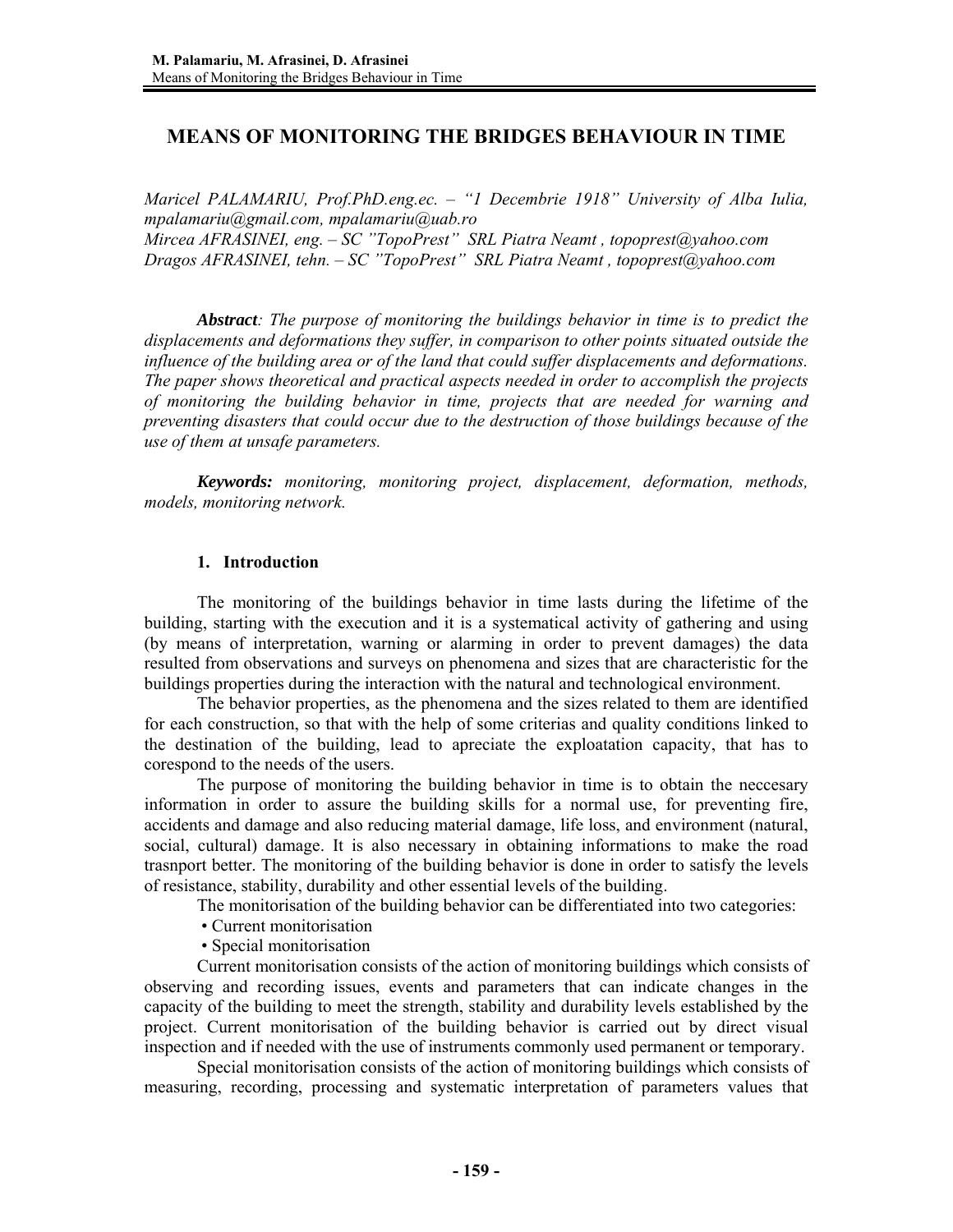define the extent to which buildings retain their strength requirements, stability and durability established by the project.

Special monitorisation of the building behavioris used in the following situations:

 a) New constructions or constructions with exceptional importance determined by the project;

 b) construction with dangerous development, recommended by the results of technical expertise or extensive inspections;

c) the owner's request, the State Construction Inspection, Public Works, Urbanism and Planning or bodies recognized by the specialized fields.

 If special monitorisation is needed, than the monitorisation of the building will encompass the current monitorisation also.

Special monitorisation work is permanent or temporary, its duration is established on a case by case basis, in accordance to the project.

Special monitorisation of the buildings behavior consists of building a geodetic network, in which the coordinates of the points are determined with high precision and in case of making repeated measurements, at each measurement stage the stability of the fixed points will be checked. If there is significant displacement of one or more points in the geodetic network tracking, those points are considered to be mobile. In order to achieve a geodetic network one should take account of its geometry, represented by the position of points that make up the network. The coordinates of the determined points at different measurement periods characterise the displacement or deflection of building or land area monitored. To highlight how closely the phenomenon of displacement or distortion of the studied objective the coordinates of the geodetic points of the network will be determined for each measurement period, the following rigorous compensation block. Before the checking of the points located on the objective, the stability under prosecution will be determined, along with the stability of reference points in the network, so that the significant displacements of the marks placed on a student tracking will be located. Bridges are essential in building roads and their flaws and degradation can cause important damage in traffic, and could rise to close a whole traffic sector.

Since defects / failures that can occur in different parts of the bridge can be developed more or less slowly, inspection work is permanent, systematic, mandatory and must be performed at regular, predetermined intervals.

 This paper refers to how real-time behavior of a road bridge over the river Moldova that links the villages of Tupilati and Hanul Ancuta (Neamt County) DJ G 208 km 34 430 respectively the link between the Iasi and Neamt Counties.

### **2. Types of measurements**

To determine the fixed and observation points both classical geodetic methods (microtriangulation, microtrilateration - measuring directions and distances) and the geometric and trigonometric leveling are used.

 Topo-geodetic methods are often the only methods that allow absolute determination of the size and direction of movement of a building or of an area of building land, as a mean of controling the movements and deformation measurements carried out in other ways (the methods negeodezice) .

• Topo-geodetic methods used to determine subsidence are different, each corresponding to certain working conditions and the requirements of accuracy using certain technologies work. Thus, the measurement methodused in case of may be the geometric leveling, the hydrostatic leveling method and sometimes polar method.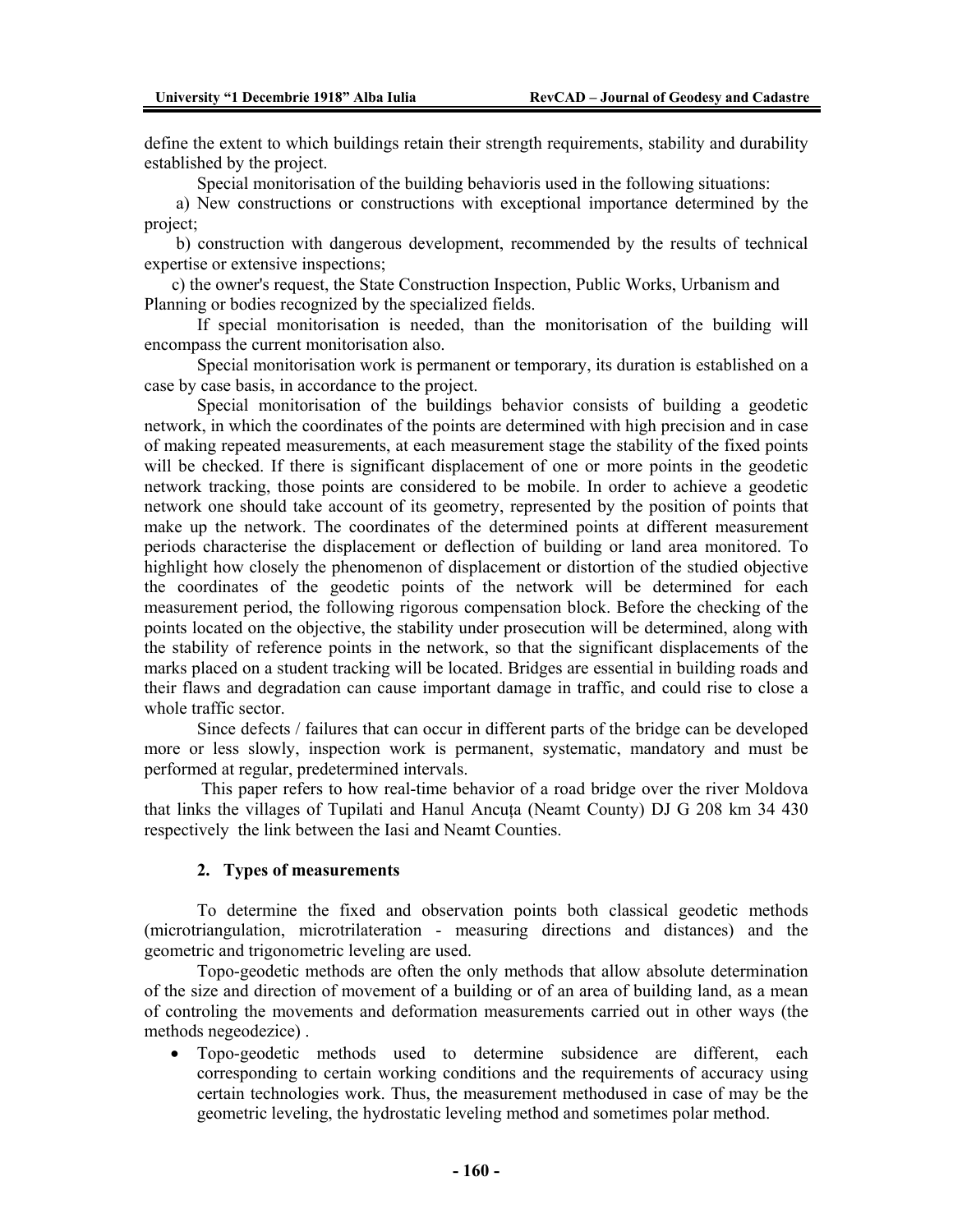• To measure horizontal movements of heavy construction, the observation points, orientation points, checkpoints are placed nearby and the construction is subject to observation targeting fixed landmarks. Observation points, control points and network points of guidance form reference points against which to determine the movements of points on the onvestigated subject.

Determination of the movement of points can be obtained by traditional methods, and also by other surveying methods such as hydrostatic leveling or electro-optical measuring methods. The crucial issues in choosing the right method of measurement are: if the object is accessible, only practicable or possible target, the deformation speed of the object, time intervals for which measurements can be made without hindering the productive activity, etc.

- an irregular and unpredictable evolution of deformation by uncontrollable changes of tasks, for example through the influence of wind or temperature, can best seize the continuous measurements (electrical measuring methods, and tilt displacement transducers).
- staple measurements and surveys with extensometers, hydrostatic levels and other measuring instruments is performed at bridges, locks, buildings, etc.., for the installation of measuring devices continue to be disproportionately expensive and therefore uneconomical.

## **3. The materialization of the geodetic points of the network**

One can make the difference on the types of points materialization: station points, points located on the investigated objective, control and orientation points.

- The materialization of the station points is changing according to the conditions of construction exploatation and also according to phisical-mecanical properties of the foundation land. Generally, station points are materialized with piles, that need to accomplish some conditions, like: a simple and stabile construction, with a mecanic centration appliance, in order to remove the reduction and centration errors.
- The materialization of the points situated on the investigated objective is done with the help of some fixed points that are placed on the inside or outside part of the building and that are moving along, altimetical and planimetric, with the buildings movements. These fixed marks are made out of plates that one should vise and they are connected to the walls through a hole filled up with concrete,or they can be made out of metal reflection targets that are fixed with bolts to the building. On the walls of the constructions, especially water barages the fixed points are made out of two plates fixed almost perpendiculary.
- The materialization of the control points consists of reinforceing concrete piles that assure the position of the teodolite and of the vise mark. This is used in case of the complete networks, that have the property that between the station and control points are two ways vises. This control points ought not to change their position in time. In order to assure this, the marks have to be placed in rocks, in the outside area of the building. If there are no rocks nearby, then the marks will be fixed only on lands where the level of underground water is at least 2m under the freezing point of the land.
- The materialization of the orientation points. As orientation points far away points placed on other buildings are used or triangulation points (marks very well centrated). As orientation points vertical straight elements of far away buildings (piles, churches top) are used.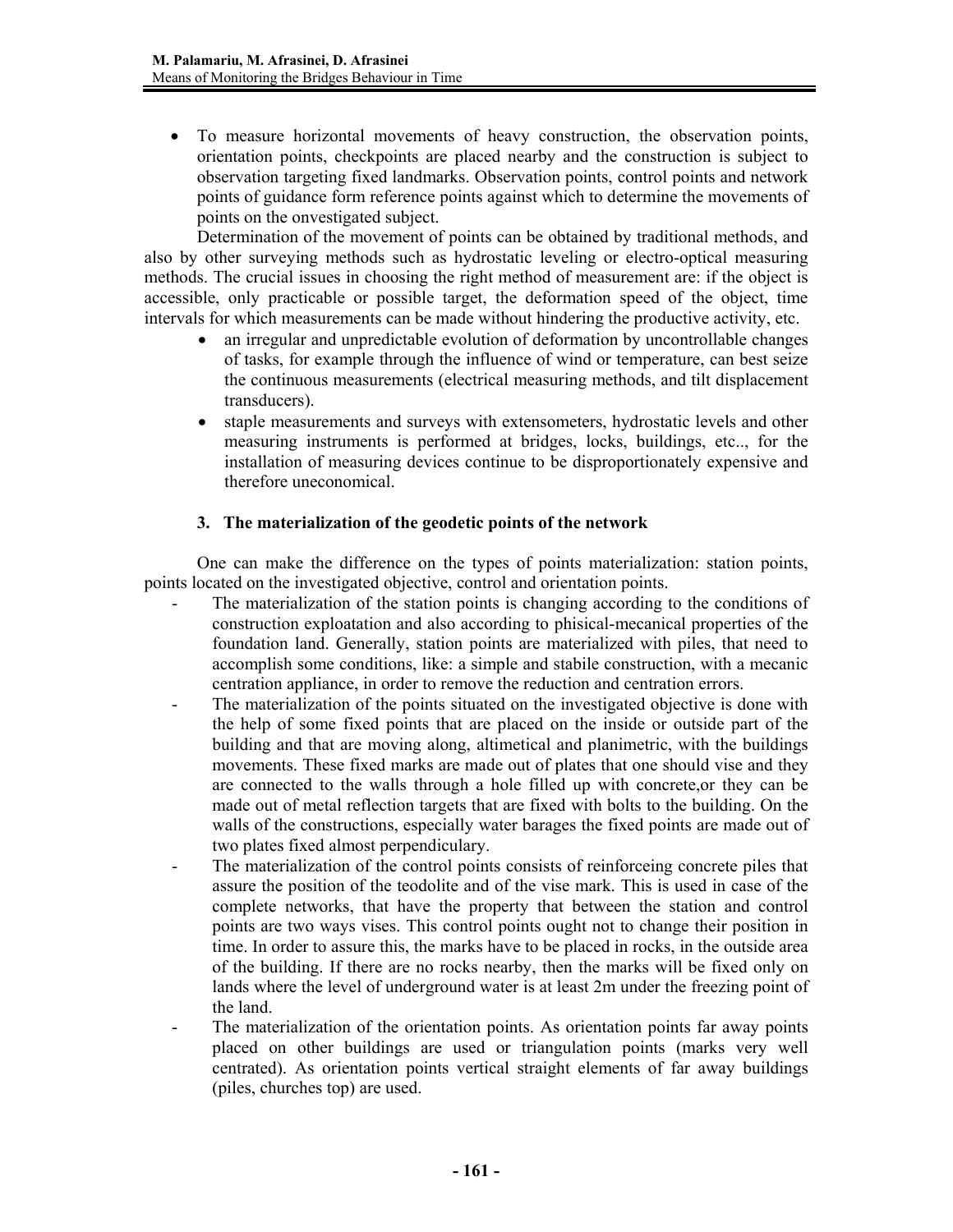## **4. Surveys processing**

The purpose of geodetic planimetric networks processing is to determine the  $X(N)$  and Y(E) coordinates of the new points of the network. The compensation of the measurements of the geodetic network is the last step of the geodetic activity and as a result the final results are obtained.

 As a mean of measurement processing the indirect observation method was used, known also as the compensation of the group of points, and the main advantage of this method is the fact that each observation has an ecuation of corection corespondent, that ease a good control on the functional model and a full automatisation of compensation process.

 The compensation of the geodetic planimetry networks made by the method of indirect observations involves several stages, after each stage achieving results that allow you to choose more efficient models and more accurate values for the following calculation steps. These steps are:

- Preliminary processing of the geodetic observations in order to reduce the chosen reference surface

- Calculation of provisional elements

- Forming the functional training model - stochastic

- Transforming equations by the rules of equivalence;

- Normalization of the system of the linear equations corrections and solving the normal equation system

- Calculation and control of the compensated elements

- Assessing the accuracy of calculations.

*Since the measurements provided in the topic of this paper are reduced to the project plan the preliminary observations proccess and their reduction to their project plan was not treated.* 

#### **4.1. The calculation of the provisionally elements**

Functional models are necessary for the formation of provisional values of unknown values that occur in the model. Case of geodetic planimetry networks, the provisional refers to the calculation of approximate coordinates of the points and also the provisional values of orientations of the stations at which observations were made. These values must be sufficiently close to the values most likely to waive the terms of the order II and higher in the Taylor development.

For the calculation of provisional elements any method can be used with the condition that at least two independent determinations are made. If the values obtained differ by small amounts, the provisional result from mediation. Steps involved in are:

- Calculation of orientation and distance between old items

- The orientation of known stations
- Calculation of provisional coordinates
- Calculation of provisional values of the orientations of the stations

## **4.2.1. The functional model**

After the interim phase element calculations presented in the preceding paragraph provisional or final coordinates for all points of the network are resulted and also the provisional values for orientations of the stations. The provisional elements determined form a basis of functional model - used in processing stochastic observations in geodetic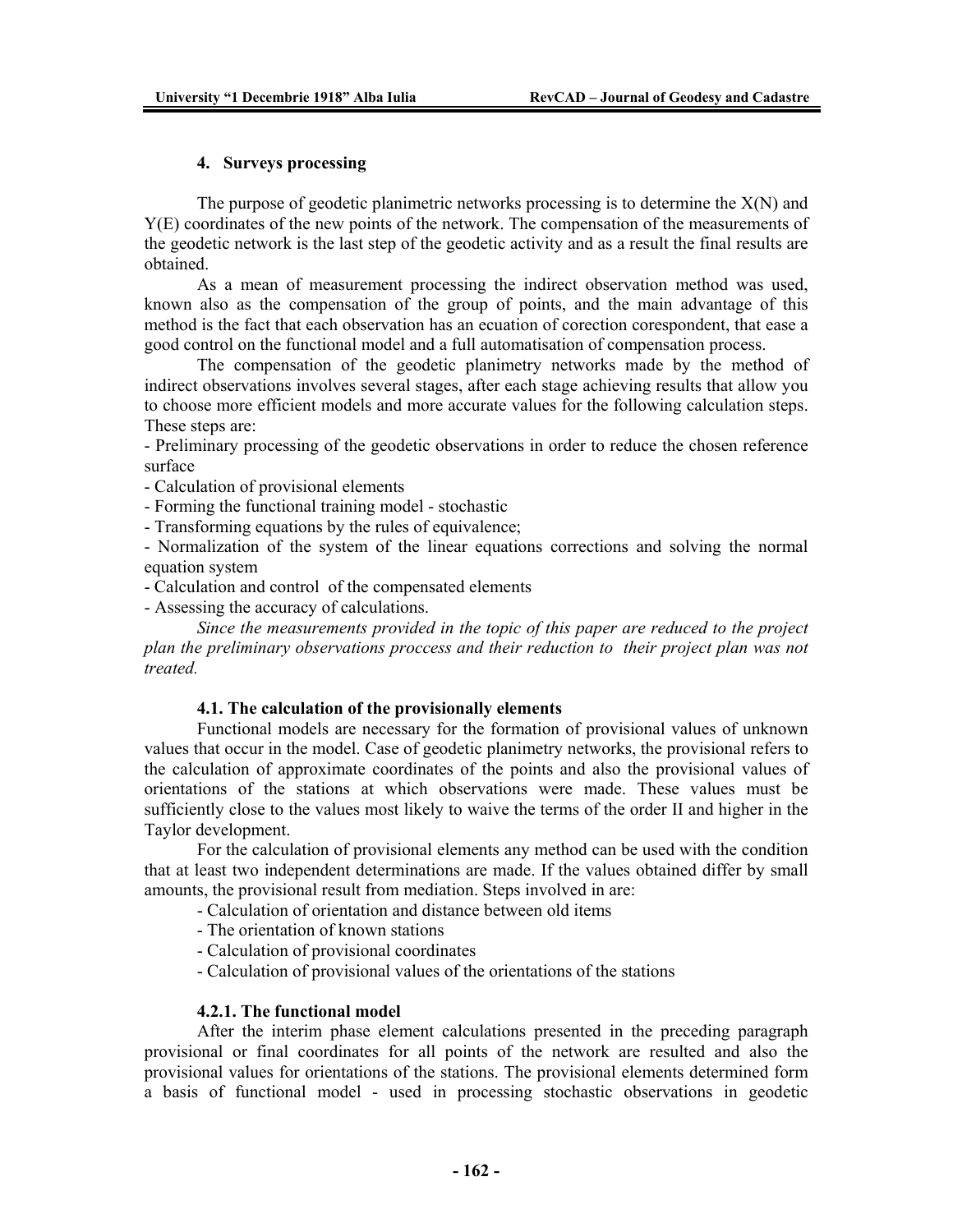planimetry networks. As stated, these elements must be sufficiently close to the probable values .

Achieving the functional models used in the processing of observations by indirect measurement methods, the projection plane through some calculation steps involve determining:

- Type of correction equations for directions measured and reduced to the project plan;

$$
v_{ij}^{\alpha} = -dz_i + a_{ij}dN_j + b_{ij}dE_j - a_{ij}dN_i - b_{ij}dE_i + l_{ij}^{\alpha}
$$
\n(1)

Relation (1) is the general form of a correction equation for horizontal angles, measured between two new points.

- Type of correction equations for distances measured and reduced to the project plan

$$
v_{ij}^D = A_{ij} dN_j + B_{ij} dE_j - A_{ij} dN_i - B_{ij} dE_i + l_{ij}^D
$$
 (2)

Relation (2) is the general form of an equation of corrections for a measured distance between two new points.

If in a geodetic network both angular and distance measurements were performed, followed by a block processing, then the free element of the distance equations has to be calculated in the same unity as the variation of the orientation:  $d\theta \begin{bmatrix} cc/ \\ d m \end{bmatrix} \rightarrow l_{ij}^D [dm]$  (3)

#### **4.2.2. The stochastic model**

- In the first case of compensation we use in processing the geodetic network measured directions. Thus in this case will have to form a stochastic model, have variance matrix covariance measurements of directions. Directions are used to compensate planimetry geodetic networks are obtained by clearing station. Also from the station to obtain compensation and compensation standard deviation resulting from the station Usually is considered the standard deviation of the measured directions is equal to the standard abterea obtained to offset the station.

Thus for a measured standard deviation can be determined that this line:

$$
\sigma_{\alpha ij} = \left(S_{0}^{'}\right)_{i} \tag{4}
$$

It may also be said that measurements are regarded as independent directions, so the matrix of variance - covariance directions,  $\Sigma_{\alpha}$  will be a diagonal matrix.

- In all three cases the compensation will be used in geodetic network processing of distance measurements, and in order to form the stochastic model, we have the matrix of variance covariance measurements of distances. Standard deviation of a measured distance with electro-optical devices is given by:

$$
\sigma_D = a + b \cdot D[km]
$$
 (5)

where  $a, b$  – are constants provided by the company or resulted after the calibration process.

Given that the distances are considered as independent measurements, the variancecovariance matrix of distances ,  $\Sigma_{D}$ , will be a diagonal matrix.

- Determining the weighting matrix assumed to have measurements of variance-covariance matrix of all measurements of the geodetic network,  $\Sigma_M$ .

This matrix is obtained by assembling the matrices,  $\Sigma_{\alpha}$ ,  $\Sigma_{u}^{ind}$  or  $\Sigma_{u}^{corelate}$ , on one hand, according to the situation of compensation considered and to the  $\Sigma_D$  matrix, which will be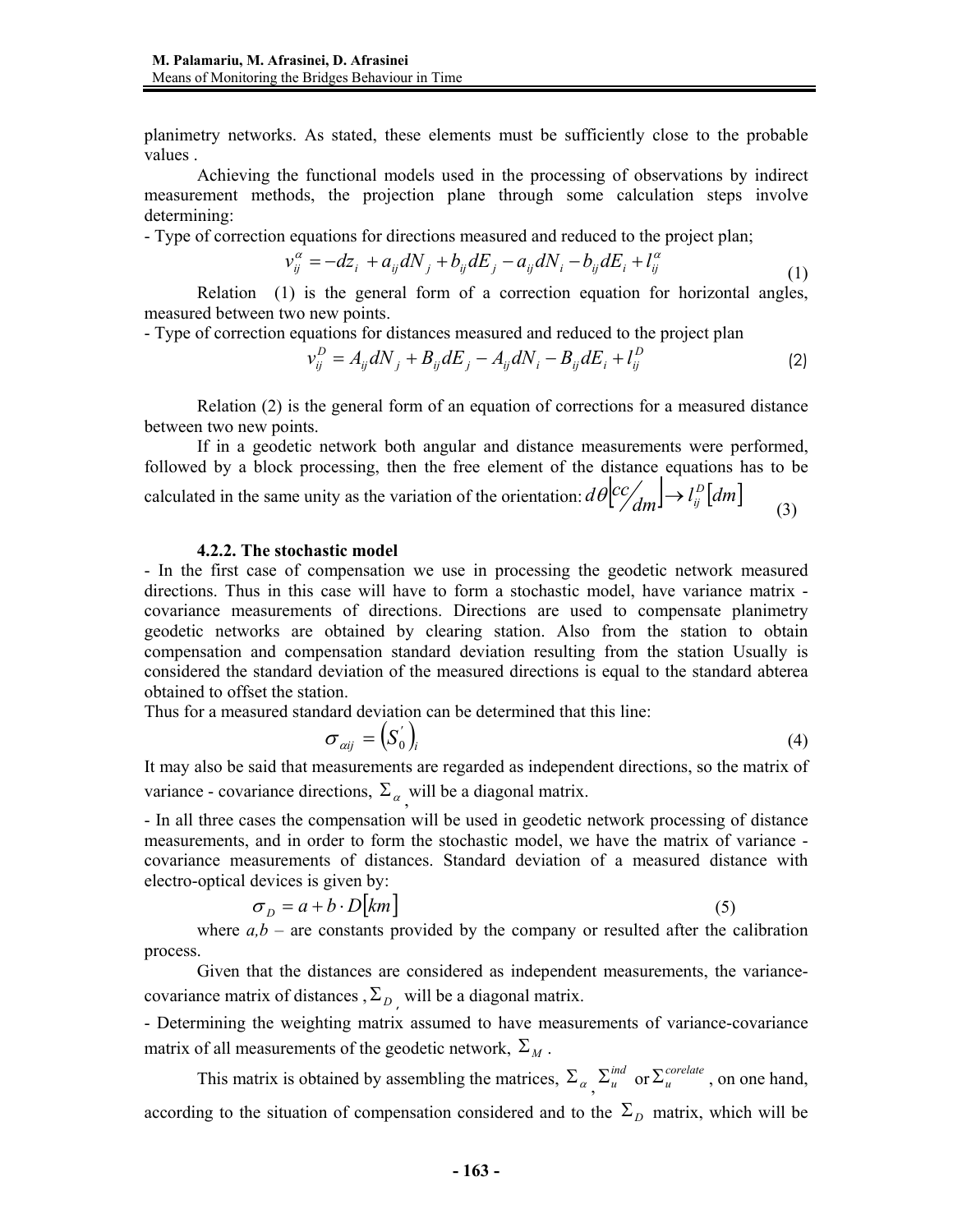present inprocessing sitations. Such variance-covariance matrix of measurements,  $\Sigma_M$ , will have the following form:

$$
\sum_{M} = \left(\begin{array}{c|c}\sum_{\alpha} / \sum_{u}^{ind} / \sum_{u}^{corelate} & 0\\0 & \sum_{D}\end{array}\right) \tag{6}
$$

Once the variance-covariance matrix of measurements is determined, we determined the weights matrix:  $P = \sigma_0^{-2} \sum_M^{-1}$  (7)

#### **4.3. Equivalent systems of correction equations**

 Two corrections systems of equations are called equivalent if, the normalization leads them to the same normal system and to the same solutions, in the end.

In the first case of compensation (which is performed using directions and distances) one can use equivalence rules to reduce the number of unknown and also the number of correction equations. There are three equivalence rules called Schreiber rules. In this paper only the first two rules will be presented.

#### **4.4. Normalization and solving the equations system**

This stage is mainly intended to determine the increases of the coordinates  $dX(dN)$ and  $dY$ ( $dE$ ). Also in this phase corrections are calculated for angles of the orintation stations, *dz,* and the corrections *v* to be added in order to obtain the most probable values of the measurements.

#### **4.5. Calculating the compensated elements**

After calculating offset elements we have the required values of elements used in the calculation of the compensated elements

. The most probable values of the coordinates for a new item will be calculated with:

$$
N_i = N_i^0 + dN_i
$$
  
\n
$$
E_i = E_i^0 + dE_i
$$
\n(8)

If the compensation of the directions and distances will be calculated and the most probable values of orientation angles of the stations where station measurements were made for horizontal angular directions:

$$
z_i = z_i^0 + dz_i \tag{9}
$$

Ultimately the most probable values of measurements will be determined in accordance to the compensation situation addressed:

- For directions measured:  $\alpha_{ij} = \alpha_{ij}^* + v_{ij}^{\alpha}$  (10)

- For angles of directions:  $u_{jik} = u_{jik}^* + v_{jik}^u$  $u_{jik} = u_{jik}^* + v_{jik}^u$  (11)

- For the measured distance  $D_{ij} = D_{ij}^* + v_{ij}^D$  $D_{ij} = D_{ij}^* + v_{ij}^D$  (12)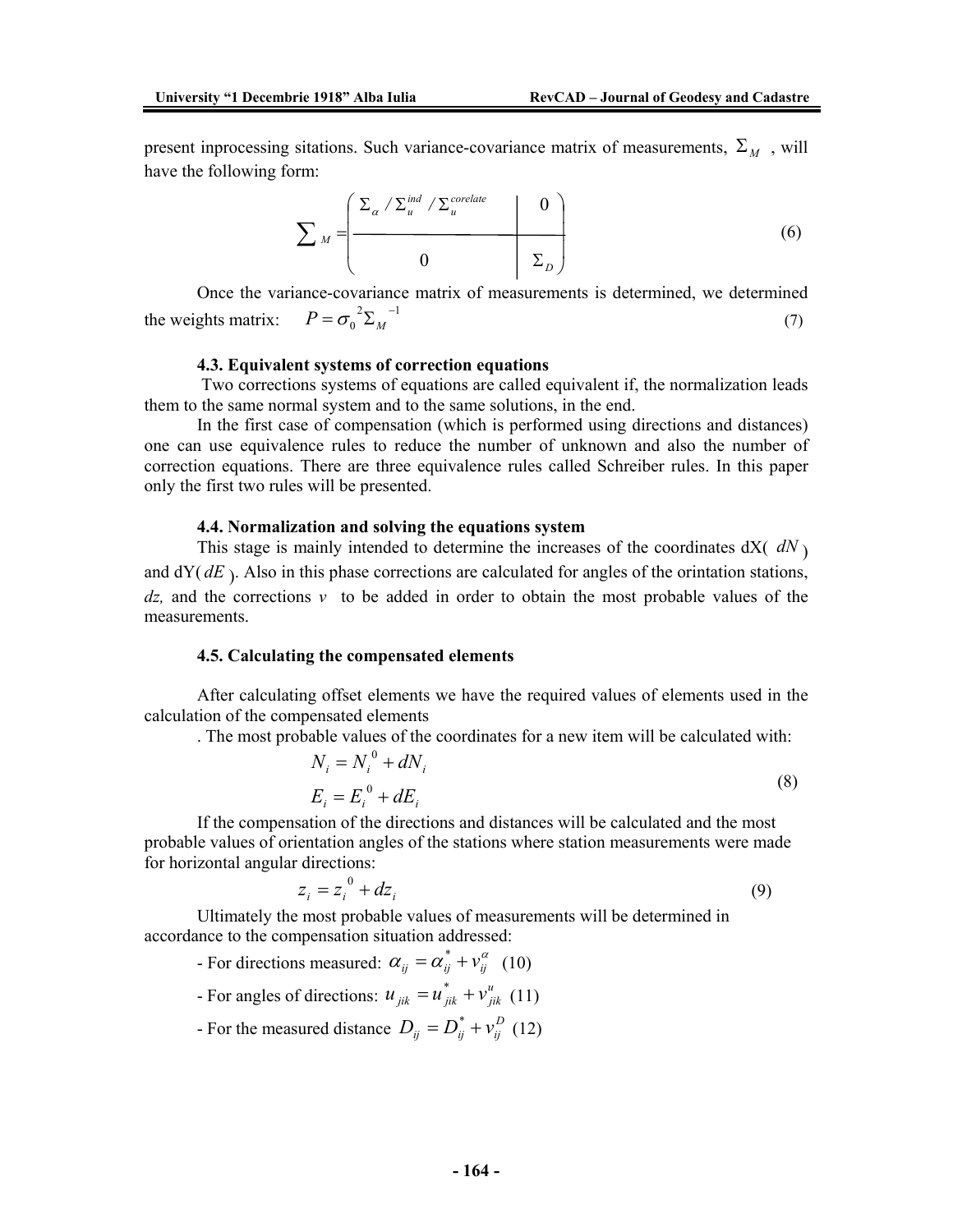## **4.6. Control of the compensation**

If compensation calculations are made by hand it is necessary that after calculation of offset elements to monitor compensation. Such elements must satisfy the offset functional model, according to the following relationships:

- For directions measured:  $\alpha_{ij}^* + \nu_{ij}^{\alpha} = \theta_{ij}^{calculated} (z_i^0 + dz)$ *ij ij*  $\alpha_{ij}^* + \nu_{ij}^{\alpha} = \theta_{ij}^{calculated} - (z_i^0 + dz)$  (10)
- For angles of directions:  $u_{jik}^* + v_{jik}^u = \theta_{ik}^{calculated} \theta_{ij}^{calculated}$ *calculat ik u jik*  $u_{jik}^* + v_{jik}^u = \theta_{ik}^{calculated} - \theta_{ij}^{calculated}$  (11)
- For the measured distance  $D_{ij}^* + v_{ij}^D = D_{ij}^{calculated}$ *D*  $D_{ij}^* + v_{ij}^D = D_{ij}^{calcul}$  (12)

Relations which are control for elements of compensation  $\theta^{calculated}$  and  $D^{calculated}$  is calculated with the most probable values of the coordinates.

So: 
$$
\theta_{ij}^{calculated} = \text{arctg} \frac{E_j - E_i}{N_j - N_i}
$$
 and:  $D_{ij}^{calculated} = \sqrt{(N_j - N_i)^2 + (E_j - E_i)^2}$  (16)

## **4.7. Accuracies estimation**

The estimation of accuracies in geodetic network processing of the measurements ends with planimetry precision indicators estimation.

### **4.7.1. Calculation of the accurancies indicators**

- Standard deviation of unit weight selection is calculated taking into account the observations to calculate the amount  $V^T P V$ :

$$
S_0 = \pm \sqrt{\frac{V^T P V}{n - h}}
$$
\n(17)

where *n* - number of network metrics

*h*- number of unknowns.

Standard selection deviation of an offset measurement:

$$
S_{Mi} = \pm \frac{S_0}{\sqrt{p_i}} \tag{18}
$$

where: -  $p_i$  weight measurement of  $M_i$ .

Determining the unknown standard deviation of position:

$$
S_{Ni} = \pm S_0 \sqrt{N_{NiNi}^{-1}}
$$
  
\n
$$
S_{E_i} = \pm S_0 \sqrt{N_{EIE}^{-1}}
$$
\n(19)

where:  $N_{N/N_i}^{-1}$  *s*i  $N_{Eiki}^{-1}$  are the corresponding point, extracted from the main diagonal of the matrix  $N^{-1}$ .

- standard deviation of position. Helmert error:

$$
S_{Hi} = \sqrt{S_{Ni} + S_{Ei}} \tag{20}
$$

- Average standard deviation on the network:

$$
S_t = \frac{1}{n} \sum_{i=1}^n S_{Hi}
$$
, where *n* is the number of new points in the network (21)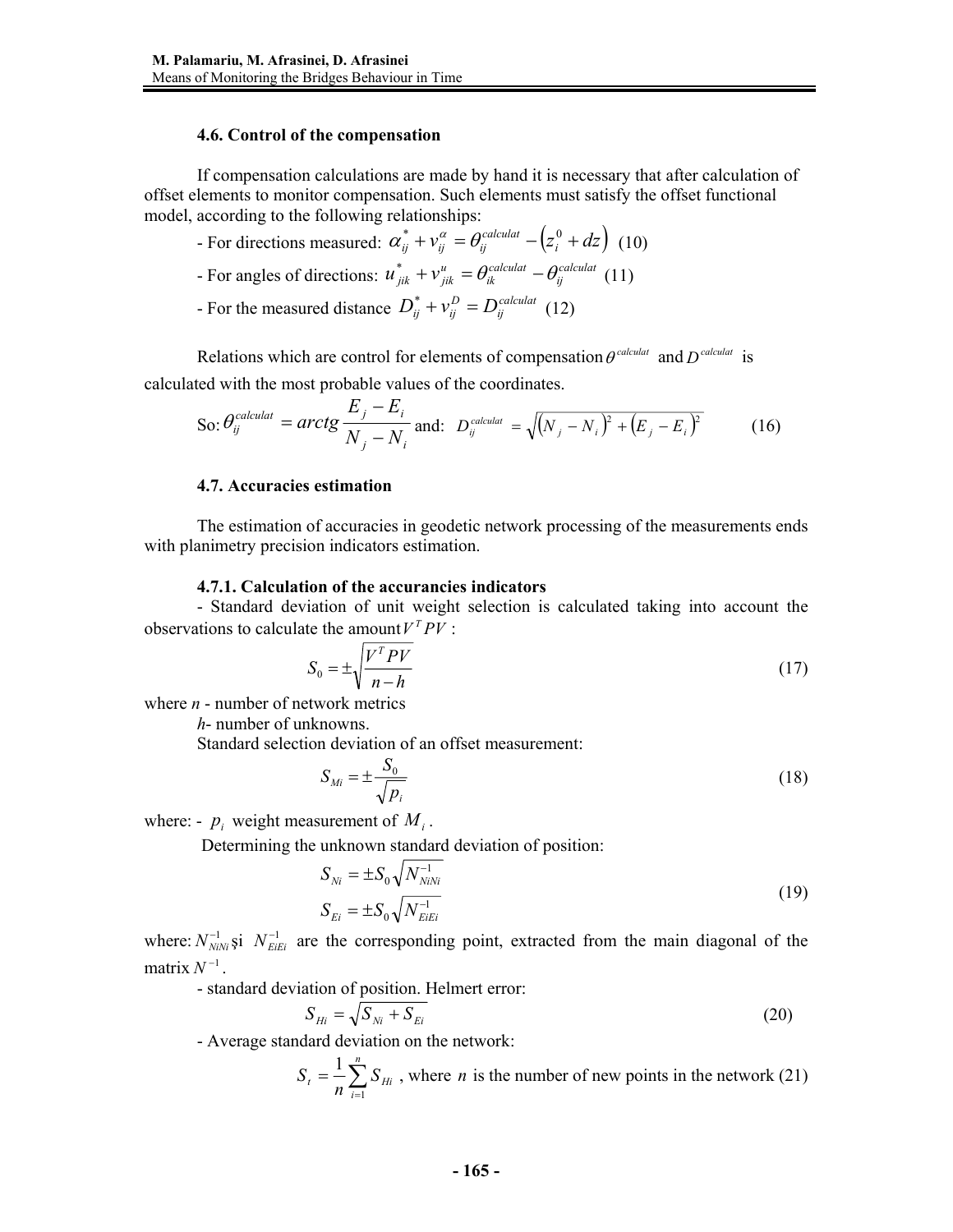#### **4.7.2. Calculation of the error ellipses of the elements**

The field of confidence in planimetric position of a point is the error ellipse. Absolute ellipse is determined for each point. Ellipse is relative determined for each pair of new points between which measurements were made. One can calculate matrix elements initially, after which we can calculate the ellipse elements:

$$
\lambda_{1,2} = \frac{Q_{xx} + Q_{yy}}{2} \pm \frac{1}{2} \sqrt{(Q_{xx} - Q_{yy})^2 + 4Q_{xy}^2}
$$
\n
$$
a = s_0 \sqrt{\lambda_1}; \quad a - \text{semiaxa mare}
$$
\n
$$
b = s_0 \sqrt{\lambda_2}; \quad b - \text{semiaxa mica}
$$
\n(22)

Major axis of the orientation ellipse relative to the X-axis coordinate system is

determined by the relationship  $_{xx}$   $\vee$  yy xy  $Q_{xx} - Q$ arctg $\frac{2Q}{2}$ 2  $\varphi = \frac{1}{2} \arctg \frac{2Q}{Q_{xx}}$  $(23)$ 

#### **5. Practical aspects**

The main reason for establishing special tracking behavior was dangerous development of the objective and also the importance of building ( B category of importance accoring to the Regulation on the categories of constructions - Construction Bulletin volume 4 / 1996).

Subject to special monitoring objectives are:

- Cell P1 and P4 cell
- water dam routing opening in the middle of the bridge
- Vestiges bridge (in terms of geometrical position)
- Vestiges bridge (in terms of degradation);
- bridge cells (in terms of geometric positions and degradation)
- Evolution of shore erosion
- Evolution of alluvial material deposition phenomenon
- evolution of the thalweg.

Geometrical position tracking of the infrastructure is designed to provide information on any shift, rotation, subsidence that can be produced under the action of water, operating actions, seismic action etc. To this purpose a geodetic network will be materialized on the ground, consisted of 4 points (stations) tracking (fixed reference). Approximate positioning of points (stations) will be tracking as it follows:

- two points on the left bank, one at ca. 100 m downstream of the bridge and the other at 100 m upstream of the bridge

- two points on the right side, one at ca. 100 m downstream of the bridge and the other at 100 m upstream of the bridge.

Final position of these points was established on land and will ensure that any visible point materialized can be seen by at least another three points. After materializing the points on the ground a local geodetic network was created, the planimetric accuracy of  $\pm$  2cm and altimetric of  $\pm$  1cm. Targets on the same side will be placed first at 0.5 m below the seat shells and the second at 1.00 m below the first seat shell. Readings will be conducted at each target separately and will be recorded as zero readings. Periods of tracking required by the project are: monthly, after the frosts, the floods of spring or autumn, and after earthquakes.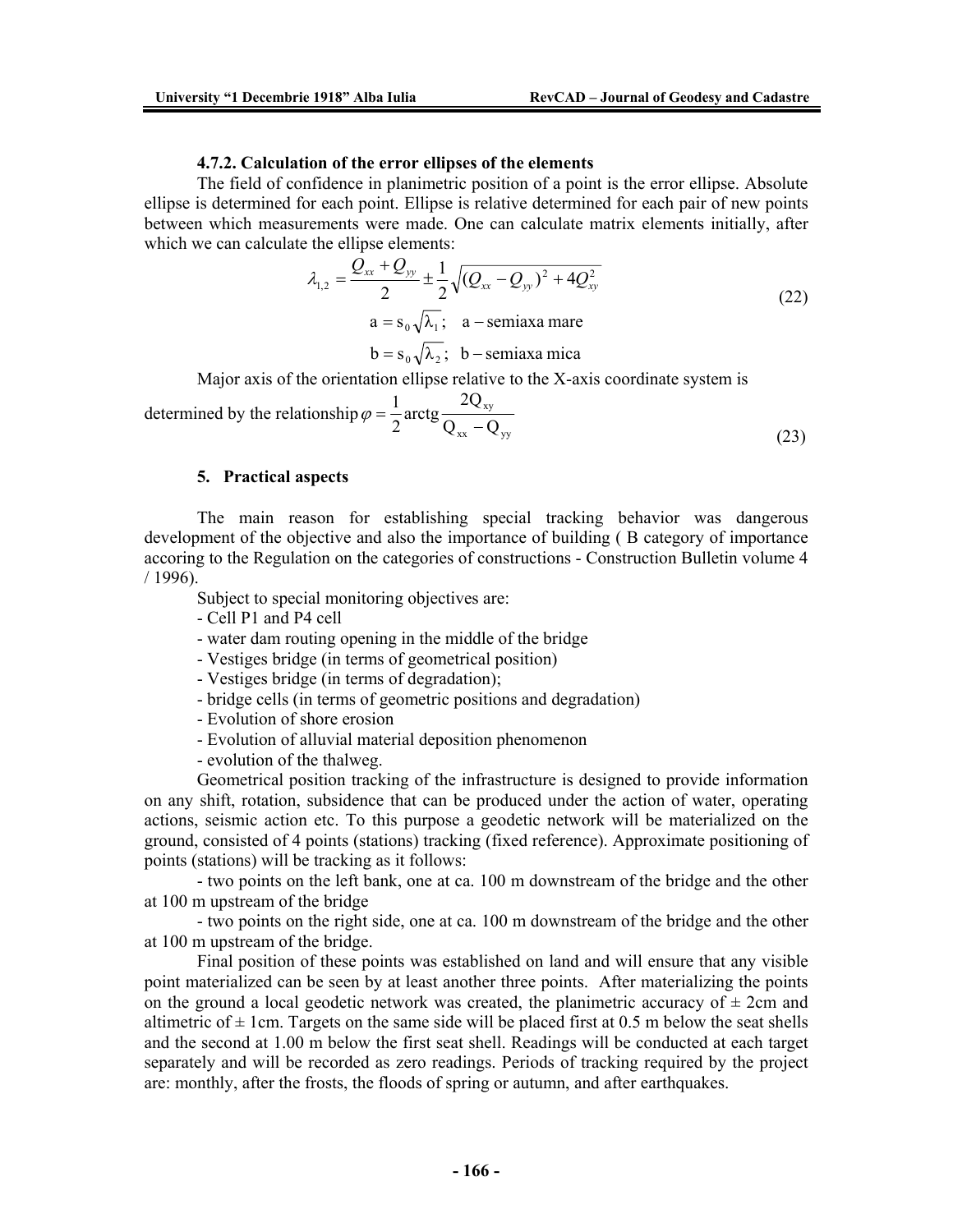| OBSERVED INFRASTRUCTURE                                |                  |                    |           |                                   |            |                           |           |  |
|--------------------------------------------------------|------------------|--------------------|-----------|-----------------------------------|------------|---------------------------|-----------|--|
| <b>UPSTREAM</b>                                        |                  |                    |           | <b>DOWNSTREAM</b>                 |            |                           |           |  |
| Vertical distance between targets                      |                  |                    |           | Vertical distance between targets |            |                           |           |  |
| $H1=$<br>(zero)                                        |                  |                    |           | $H2=$<br>(zero)                   |            |                           |           |  |
|                                                        | <b>UP TARGET</b> | <b>DOWN TARGET</b> |           | <b>UP TARGET</b>                  |            | <b>DOWN TARGET</b>        |           |  |
| Citiri de                                              | Citiri la        | Citiri de          | Citiri la | Citiri de                         | Citiri la  | Citiri de                 | Citiri la |  |
| zero                                                   | data de          | zero               | data de   | zero                              | data de    | zero                      | data de   |  |
| $Nord =$                                               | Nord=            | Nord=              | Nord=     | $Nord =$                          | Nord=      | Nord=                     | Nord=     |  |
| $Est =$                                                | $Est =$          | $Est =$            | $Est =$   | $Est =$                           | $Est =$    | $Est =$                   | $Est =$   |  |
| Elevatie=                                              | Elevatie=        | Elevatie=          | Elevatie= | Elevatie=                         | Elevatie=  |                           | Elevatie= |  |
|                                                        |                  |                    |           |                                   |            | Elevatie=                 |           |  |
| <b>Target deplasation</b><br><b>Target deplasation</b> |                  |                    |           | <b>Target deplasation</b>         |            | <b>Target deplasation</b> |           |  |
| $\Delta_1$                                             |                  | $\Delta_2$         |           | $\Delta_3$                        |            | $\Delta_4$                |           |  |
| Line rotation                                          |                  |                    |           | Line rotation                     |            |                           |           |  |
| $\Theta$ 1                                             |                  |                    | $\Theta$  |                                   |            |                           |           |  |
| <b>COMMITY</b>                                         | name)            | forname            | function  | institution                       | signature) |                           |           |  |

The inspection was carried out by a committee appointed by DEJD Neamţ that was

part responsible for monitoring the behavior of special operations and a professional engineer surveyor. For readings and measurements an electronic total station with electronic field book was used, which allows data storage and automatic processing of horizontal angle readings - vertical angles - distance coordinate format Northeast Elevation  $(X, Y, Z)$ . The data are recorded in a table like below:

Table 1. Data storage

$$
\Delta_i = \sqrt{(N-N)^2 + (E-E)^2}, \qquad \Theta_1 = (\Delta_1 - \Delta_2)/H_1, \qquad \Theta_2 = (\Delta_3 - \Delta_4)/H_1
$$
 (23)



Fig. 1. The geodetic network

Geodetic network for classification precision according to tracking requirements imposed by the project, the network was determined in a local system with high precision equipment, pillars establish targets for sighting reflective material, respecting any conditions that lead to improved accuracy. Were placed around the bridge over the Siren, DJ 207C, Km 6 075 km, a total of 8 pillars (representing points up), placed in order to meet project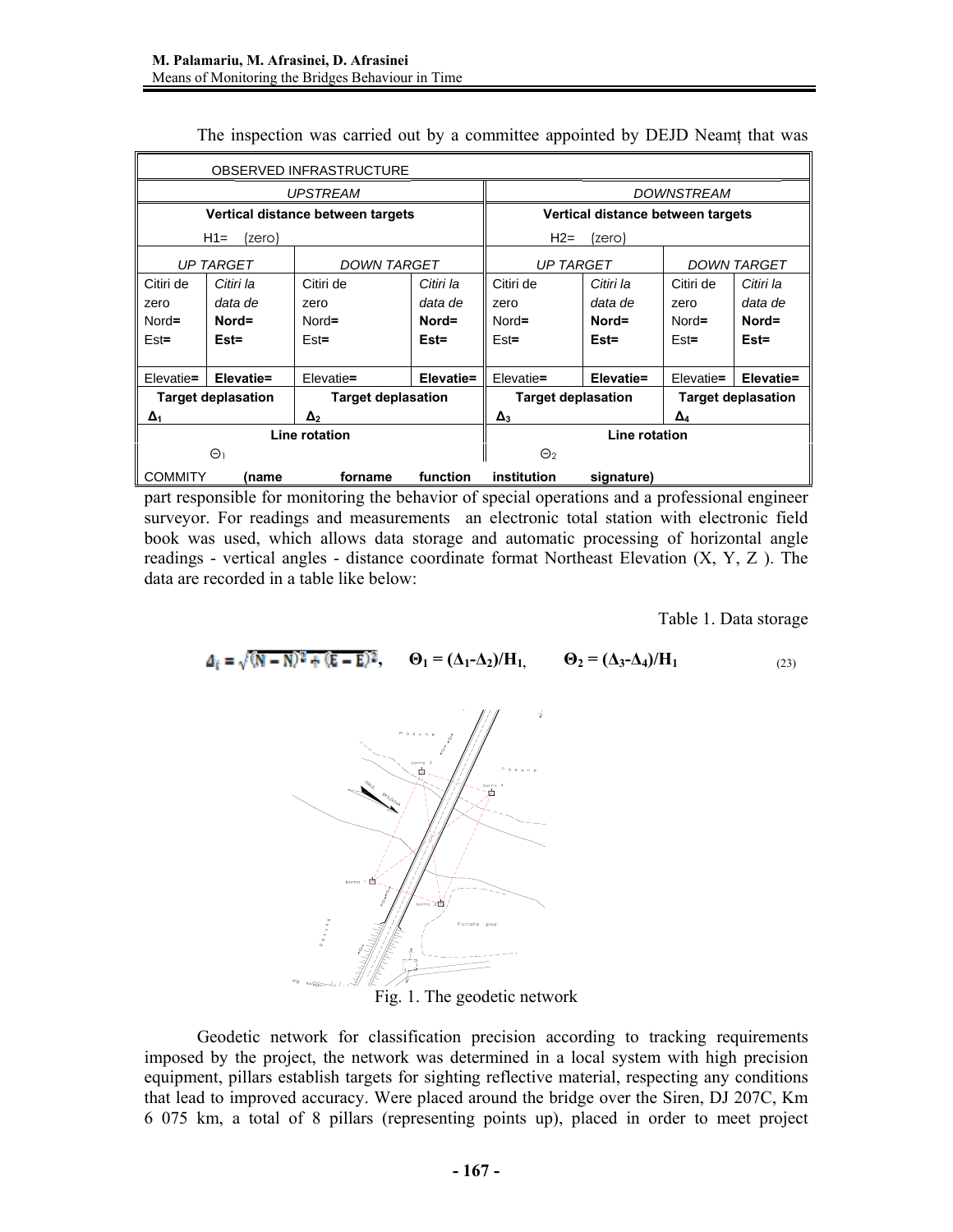requirements on: the stability zone location, visibility between terminals visibility target tracking is accomplished by tracking work geodetic network.

Pilasters were made of reinforced concrete and are embedded in an upper internally threaded metal pipe that voucher with a screw pump used to achieve centering forced. Also present at the superiară pillars marking the right height which is measured when the instrument is installed in the station.

Principles underlying the determination of displacement vectors and hence the strains, according to draft up are:

- perform a series of measurements called Zero, that help in the determination of geodetic network points tracking (pillars)

- Well established as a vibrant time stated in the draft prepared for time tracking behavior of the bridge, a series of measurements called 1 were made, consisting of checking network support (stability pillars) and determining the position of tracking points (targets ) placed on target;

- the results obtained in two steps are compared, and if the differences of coordinates of points are within a predetermined tolerance, the points are considered to be stable

- always data obtained in a series of measurements are compared with those obtained in the zero cycle.

Each stage of measurements consists of measurements of distances and directions (horizontal and vertical). In the first phase the tracking network is redetermined and compared to the results with those from cycle 0 of measurements to verify the stability of the network points.

In order to achieve compensation and support of the network the methods of indirect measurements, weighted compensation block triangulations and trilateration method were chosen. Two methods were chosen taking into account that the equipment used can take both directions and distances between points. For calculation and compensation of the measured variables and determination of coordinates of points, TOPOEXIM software system was used.

## TECHNICAL DATA OF THE SUPPORT NETWORK

Compensation method:

- weighted indirect observation method
- clearing the block triangulation and trilateration
- Network compelled on the old points.
- The total number of points in the network: 4
	- old points: 1
	- new items: 3
- area of the network approximately 0.01 km
- average length of a side: 79 m
- Total horizontal directions: 12
- Average number of directions in a station: 3
- precision of measuring directions: 2 cc
- maximum correction of directions: 18 cc
- average correction applied to directions: 1
- [pvv] directions: 1636
- Total measured distances: 12
- Average number of distance at a station: 3
- Accuracy of measuring the distance: 3 mm
- maximum correction of distance: 6 mm –
- -average correction distance: 3 mm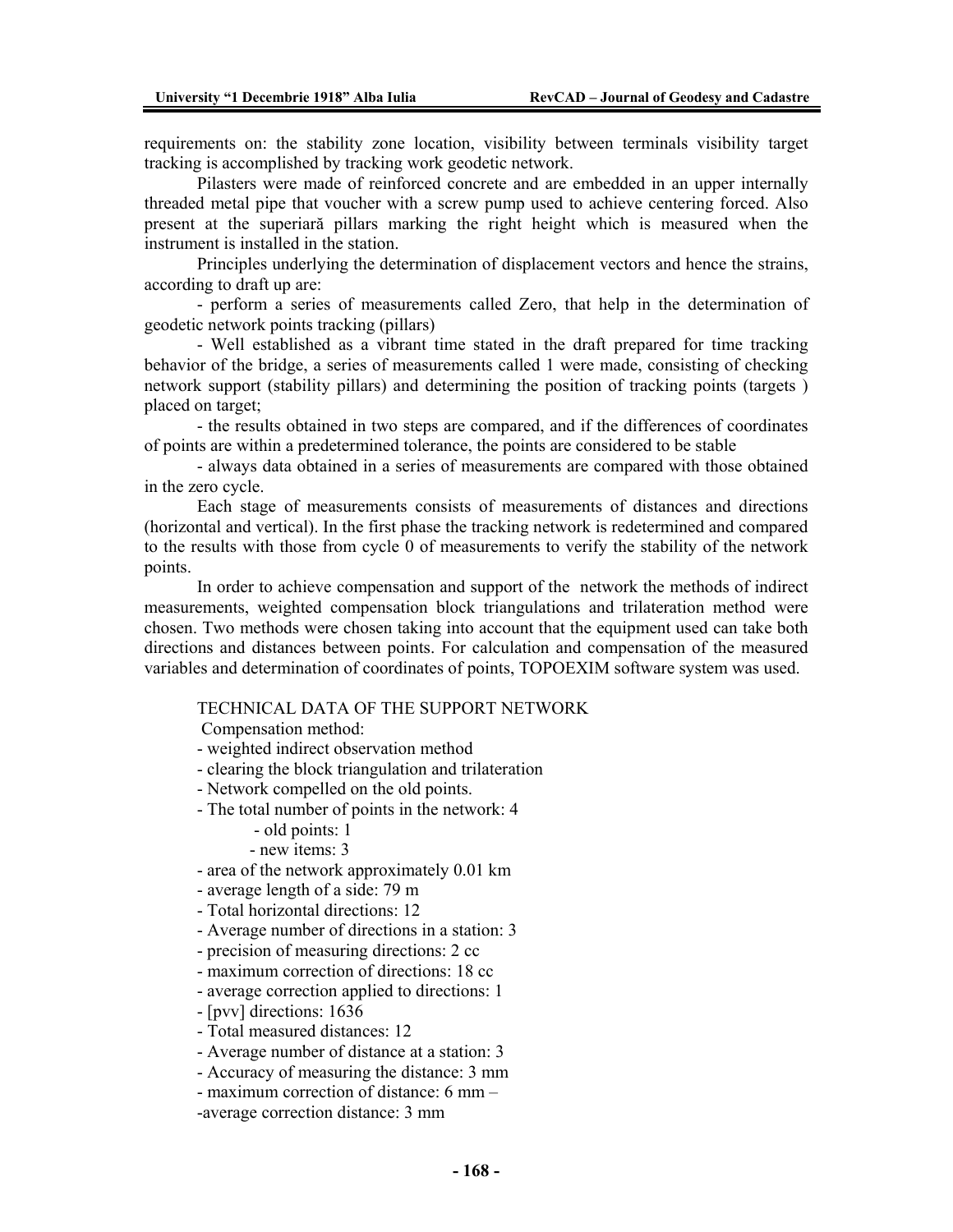- [pvv] distance: 12

- The lowest point of the network 2

- error in determining the x-axis: 1 mm

- error of determining the y-axis: 2 mm

- total error of determination: 2 mm

- average error for determining a point 1 mm

In step 1 processing and observations were made in accordance to the principles chosen to achieve this project, namely:

- network geometry is expressed by points coordinates and covariance matrix

- Process of the geodetic observations to determine the coordinates;

- Each set of measurements keep the same lines

- after each processing of the geodetic observations obtained at a certain stage of measurement movements will be analyzed

- After processing geodetic observations corresponding to a step it is necessary to apply a test to determine significant movements of points in the network

In the second set of measurements called Reading 1, the measurements consisted of:

- Comments on any point of network support (pillars)

- The support network redeterminated by calculating new positions of all points of network monitoring (target) .

After analyzing the results it shows that the network is stable and external factors have not acted on any item (column) as part of geodetic network support. Therefore, to determine target coordinates the original coordinates for points of support network will be used.

After calculating using the method of dual radiation, compensating and making weighted average to determine the coordinates of tracking targets were achieved the following results:

Table 2. Highlights of the target tracking

## **SPECIAL TRACKING MOLDOVA – TUPILATI BRIDGE**

| <b>NR.PCT</b> | <b>COORDINATE X</b> | <b>COORDINATE Y</b> | <b>ELEVATION</b> | <b>CODE</b> |
|---------------|---------------------|---------------------|------------------|-------------|
| 11            | 632191.497          | 613248.150          | 298.070          | 99          |
| 12            | 632191.443          | 613248.277          | 297.060          | 99          |
| 13            | 632193.660          | 613241.060          | 297.970          | 99          |
| 14            | 632193.682          | 613240.906          | 297.010          | 99          |
| 21            | 632171.771          | 613241.713          | 298.050          | 99          |
| 22            | 632171.732          | 613241.723          | 297.030          | 99          |
| 23            | 632173.573          | 613235.814          | 298.070          | 99          |
| 24            | 632173.580          | 613235.782          | 297.060          | 99          |
| 31            | 632151.816          | 613235.822          | 298.130          | 99          |
| 32            | 632151.819          | 613235.850          | 297.130          | 99          |
| 33            | 632153.559          | 613229.898          | 298.150          | 99          |
| 34            | 632153.580          | 613229.882          | 297.150          | 99          |
| 41            | 632131.685          | 613230.347          | 298.120          | 99          |
| 42            | 632131.676          | 613230.463          | 297.130          | 99          |

### **COORDINATES OF THE POINTS**

In accordance to the project time tracking behavior of the bridge over the river Siret, tracking sheets are prepared for each bridge abutment and pile belonging: